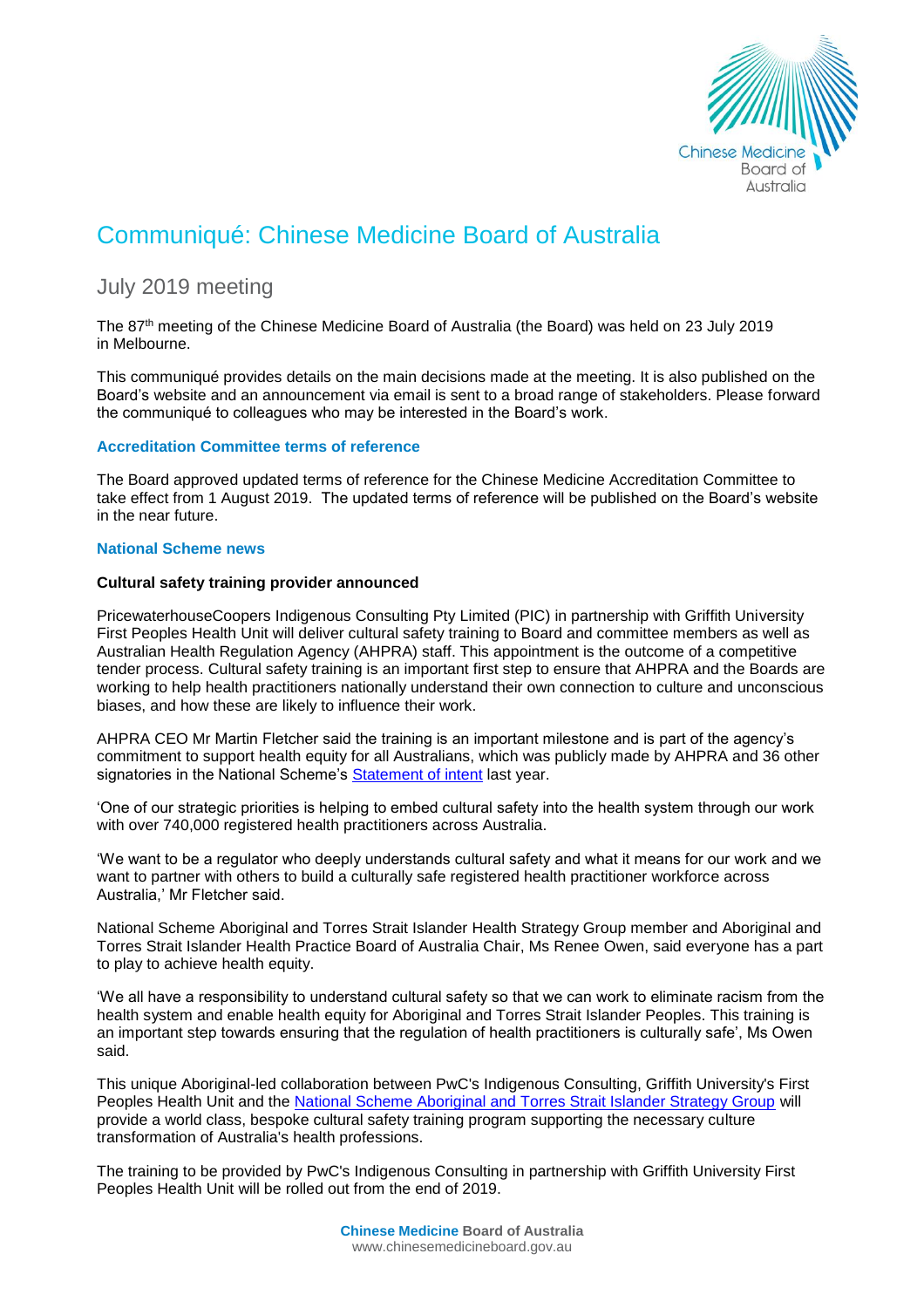# **Advertising your regulated health service**

To protect consumers, the National Law<sup>[1]</sup> includes provisions about advertising regulated health services. The Board has recently included a [list of resources on the Board website](https://www.chinesemedicineboard.gov.au/Codes-Guidelines/Advertising-a-regulated-health-service.aspx) that you might find helpful for understanding and meeting your advertising obligations.

Advertising is actions by people or businesses to draw attention to their services. The ways people and businesses can promote services are almost limitless and include all forms of printed and electronic media.

If you are advertising a regulated health service, your advertising must not:

- **be false, misleading or deceptive**, or likely to be misleading or deceptive
- **offer a gift, discount or other inducement**, unless the terms and conditions of the offer are also stated
- **use testimonials or purported testimonials** about the service or business
- **create an unreasonable expectation of beneficial treatment**, or
- directly or indirectly **encourage the indiscriminate or unnecessary use of regulated health services**.

If you're not sure you're meeting your obligations, or if you've been contacted by AHPRA about your advertising there are [steps you can follow](https://www.chinesemedicineboard.gov.au/Codes-Guidelines/Advertising-a-regulated-health-service.aspx) to make sure you comply with your professional and legal obligations.

For further details see AHPRA's [advertising resources](https://www.ahpra.gov.au/Publications/Advertising-resources.aspx) on their website.

# **Updating your contact details**

To check or update the contact details you have lodged with AHPRA, access the online services panel for practitioners on the [home page](http://www.chinesemedicineboard.gov.au/) of the Board's website and click *Update your contact details*. Enter your user ID, date of birth and password (please note that your user ID is not your registration number). If you can't remember your user ID or password, [contact us online,](https://www.ahpra.gov.au/About-AHPRA/Contact-Us/Make-an-Enquiry.aspx) or phone 1300 419 495 for help.

#### **Follow AHPRA on social media**

Connect with AHPRA on [Facebook,](https://www.facebook.com/ahpra.gov.au/) [Twitter](https://twitter.com/AHPRA) or [LinkedIn](https://www.linkedin.com/company/australian-health-practitioner-regulation-agency) to receive information about important topics for your profession and participate in the discussion.



#### **Important information for practitioners**

The Board publishes a range of information about registration, including its expectations of practitioners, at [www.chinesemedicineboard.gov.au.](http://www.chinesemedicineboard.gov.au/)

For more details or help with questions about your registration, notifications or other matters relevant to the National Scheme, refer to information published on [www.ahpra.gov.au](http://www.ahpra.gov.au/) or [contact AHPRA,](http://www.ahpra.gov.au/About-AHPRA/Contact-Us.aspx) send an [online enquiry form](https://www.ahpra.gov.au/About-AHPRA/Contact-Us/Make-an-Enquiry.aspx) or call on 1300 419 495.

#### **Distinguished Professor Charlie C. Xue**

#### **Chair Chinese Medicine Board of Australia**

#### 23 July 2019

*The [Chinese Medicine Board of Australia](http://www.chinesemedicineboard.gov.au/) is the regulator of Chinese medicine practitioners in Australia and acts to protect the public by ensuring that suitably qualified and competent Chinese medicine practitioners are registered. The Board is responsible for developing registration standards, codes and guidelines for Chinese medicine practitioners and managing notifications (complaints)\* about Chinese medicine practitioners and Chinese medicine students. The Board does this through its powers under the Health Practitioner Regulation National Law (the National* 

l [1] Health Practitioner Regulation National Law, as in force in each state and territory (the National Law).